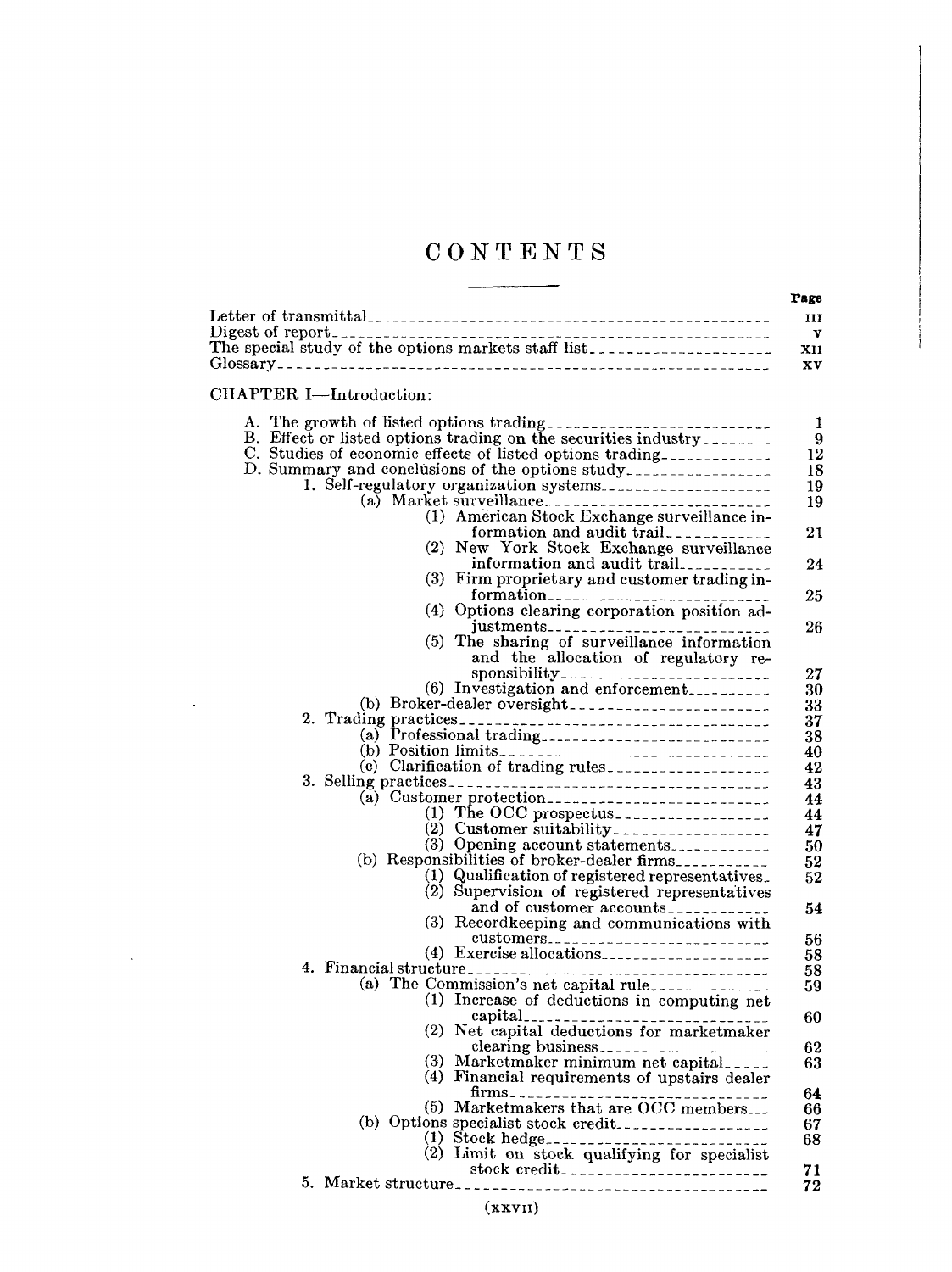## XXVIII

 $\frac{1}{2}$ 

| CHAPTER II—Fundamentals of Exchange Traded Options:<br>Page                                           |
|-------------------------------------------------------------------------------------------------------|
| 73<br>1. Conventional OTC options compared to listed options<br>73<br>76                              |
| 82                                                                                                    |
| 83<br>4. Short-term character of options trading.                                                     |
| 87                                                                                                    |
| 90                                                                                                    |
| 96                                                                                                    |
| 97                                                                                                    |
| 99                                                                                                    |
| (c) Gains or losses to options buyers are offset by                                                   |
| losses or gains to options sellers.<br>102                                                            |
| 106                                                                                                   |
| 106<br>107                                                                                            |
| 114                                                                                                   |
| 117                                                                                                   |
| Exhibit I: The relationship between puts, calls, starddles and                                        |
| 121                                                                                                   |
|                                                                                                       |
| CHAPTER III-The Use of Options By Professional Traders:                                               |
| 125                                                                                                   |
| 129                                                                                                   |
| 129                                                                                                   |
| 132                                                                                                   |
| 135                                                                                                   |
| 138                                                                                                   |
| 2. Upstairs firms.<br>(a) Advantages enjoyed by upstairs firms.<br>144                                |
| 144                                                                                                   |
| 147                                                                                                   |
| $(1)$ Conversion and reverse conversion arbitrage.<br>148                                             |
| 149                                                                                                   |
| (b) Reverse conversion arbitrage<br>151                                                               |
| (2) Hedged short selling----------------------------<br>153<br>(3) Merger or exchange offer arbitrage |
| 155<br>(4) Discount options arbitrage<br>158                                                          |
| 159                                                                                                   |
| 163                                                                                                   |
| 165                                                                                                   |
| 169                                                                                                   |
| 169                                                                                                   |
| 170                                                                                                   |
| 171                                                                                                   |
| (d) Stock option manipulation<br>173                                                                  |
| $(1)$ Minimanipulation<br>173<br>(2)                                                                  |
| 175<br>(3) Statutory prohibition of manipulation<br>176                                               |
| (4) Problems of proof and the need for data<br>178                                                    |
| 183                                                                                                   |
| 189                                                                                                   |
| 189                                                                                                   |
| 193                                                                                                   |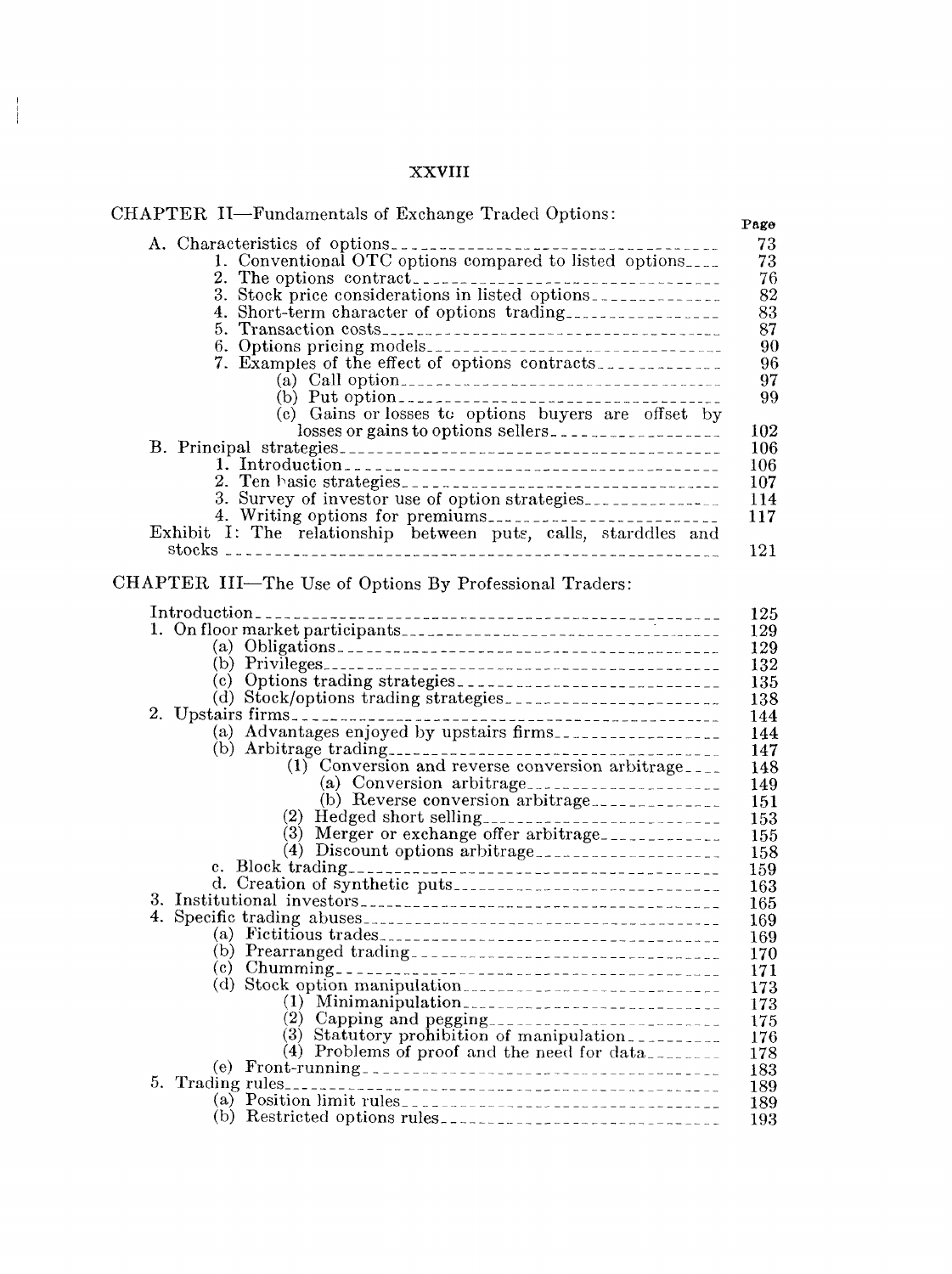# XXIX

 $\mathcal{L}_{\mathbf{q}}$ 

| CHAPTER IV-Self-Regulatory Organization Surveillance of the Stand- |  |  |  |
|--------------------------------------------------------------------|--|--|--|
| ardized Options Markets:                                           |  |  |  |

| arqued options markets:<br>Page<br>2. The organization of capture of surveillance information.<br>(a) Transaction information<br>3. Conclusions and recommendations<br>$(1)$ $\land$ $\text{MEX}$<br>surveillance information and<br><b>NYSE</b><br>(2)<br>surveillance information and<br>(3)<br>Stock market reconstruction<br>Firm proprietary and customer trading<br>(4)<br>(5)<br>Customer account identification<br>(6) OCC position adjustments.<br>(1)<br>Surveillance techniques and surveillance<br>(2)<br>The sharing of surveillance information<br>and the allocation of regulatory respon-<br>(3)<br>(4) Uniform reporting requirements<br>Table 1—Surveillance data Available----------------------------------<br>Table 2—Comparison of surveillance data available to surveillance data |  |
|-----------------------------------------------------------------------------------------------------------------------------------------------------------------------------------------------------------------------------------------------------------------------------------------------------------------------------------------------------------------------------------------------------------------------------------------------------------------------------------------------------------------------------------------------------------------------------------------------------------------------------------------------------------------------------------------------------------------------------------------------------------------------------------------------------------|--|
|                                                                                                                                                                                                                                                                                                                                                                                                                                                                                                                                                                                                                                                                                                                                                                                                           |  |
|                                                                                                                                                                                                                                                                                                                                                                                                                                                                                                                                                                                                                                                                                                                                                                                                           |  |
|                                                                                                                                                                                                                                                                                                                                                                                                                                                                                                                                                                                                                                                                                                                                                                                                           |  |
|                                                                                                                                                                                                                                                                                                                                                                                                                                                                                                                                                                                                                                                                                                                                                                                                           |  |
|                                                                                                                                                                                                                                                                                                                                                                                                                                                                                                                                                                                                                                                                                                                                                                                                           |  |
|                                                                                                                                                                                                                                                                                                                                                                                                                                                                                                                                                                                                                                                                                                                                                                                                           |  |
|                                                                                                                                                                                                                                                                                                                                                                                                                                                                                                                                                                                                                                                                                                                                                                                                           |  |
|                                                                                                                                                                                                                                                                                                                                                                                                                                                                                                                                                                                                                                                                                                                                                                                                           |  |
|                                                                                                                                                                                                                                                                                                                                                                                                                                                                                                                                                                                                                                                                                                                                                                                                           |  |
|                                                                                                                                                                                                                                                                                                                                                                                                                                                                                                                                                                                                                                                                                                                                                                                                           |  |
|                                                                                                                                                                                                                                                                                                                                                                                                                                                                                                                                                                                                                                                                                                                                                                                                           |  |
|                                                                                                                                                                                                                                                                                                                                                                                                                                                                                                                                                                                                                                                                                                                                                                                                           |  |
|                                                                                                                                                                                                                                                                                                                                                                                                                                                                                                                                                                                                                                                                                                                                                                                                           |  |
|                                                                                                                                                                                                                                                                                                                                                                                                                                                                                                                                                                                                                                                                                                                                                                                                           |  |
|                                                                                                                                                                                                                                                                                                                                                                                                                                                                                                                                                                                                                                                                                                                                                                                                           |  |
|                                                                                                                                                                                                                                                                                                                                                                                                                                                                                                                                                                                                                                                                                                                                                                                                           |  |
|                                                                                                                                                                                                                                                                                                                                                                                                                                                                                                                                                                                                                                                                                                                                                                                                           |  |
|                                                                                                                                                                                                                                                                                                                                                                                                                                                                                                                                                                                                                                                                                                                                                                                                           |  |
|                                                                                                                                                                                                                                                                                                                                                                                                                                                                                                                                                                                                                                                                                                                                                                                                           |  |
|                                                                                                                                                                                                                                                                                                                                                                                                                                                                                                                                                                                                                                                                                                                                                                                                           |  |
|                                                                                                                                                                                                                                                                                                                                                                                                                                                                                                                                                                                                                                                                                                                                                                                                           |  |
|                                                                                                                                                                                                                                                                                                                                                                                                                                                                                                                                                                                                                                                                                                                                                                                                           |  |
|                                                                                                                                                                                                                                                                                                                                                                                                                                                                                                                                                                                                                                                                                                                                                                                                           |  |
|                                                                                                                                                                                                                                                                                                                                                                                                                                                                                                                                                                                                                                                                                                                                                                                                           |  |
|                                                                                                                                                                                                                                                                                                                                                                                                                                                                                                                                                                                                                                                                                                                                                                                                           |  |
|                                                                                                                                                                                                                                                                                                                                                                                                                                                                                                                                                                                                                                                                                                                                                                                                           |  |
|                                                                                                                                                                                                                                                                                                                                                                                                                                                                                                                                                                                                                                                                                                                                                                                                           |  |
|                                                                                                                                                                                                                                                                                                                                                                                                                                                                                                                                                                                                                                                                                                                                                                                                           |  |

## Exhibits:

| 1. CBOE Market Data Retrieval Listing (MDR):                        |
|---------------------------------------------------------------------|
|                                                                     |
|                                                                     |
|                                                                     |
|                                                                     |
|                                                                     |
| 5. NYSE daily reconciliation clearing sheets----------------------- |
|                                                                     |
|                                                                     |
|                                                                     |
| 9. Letter to Richard Teberg, Director, Special Study of the Options |
| Markets, from the Self-Regulatory Conference, dated October 6,      |
|                                                                     |
|                                                                     |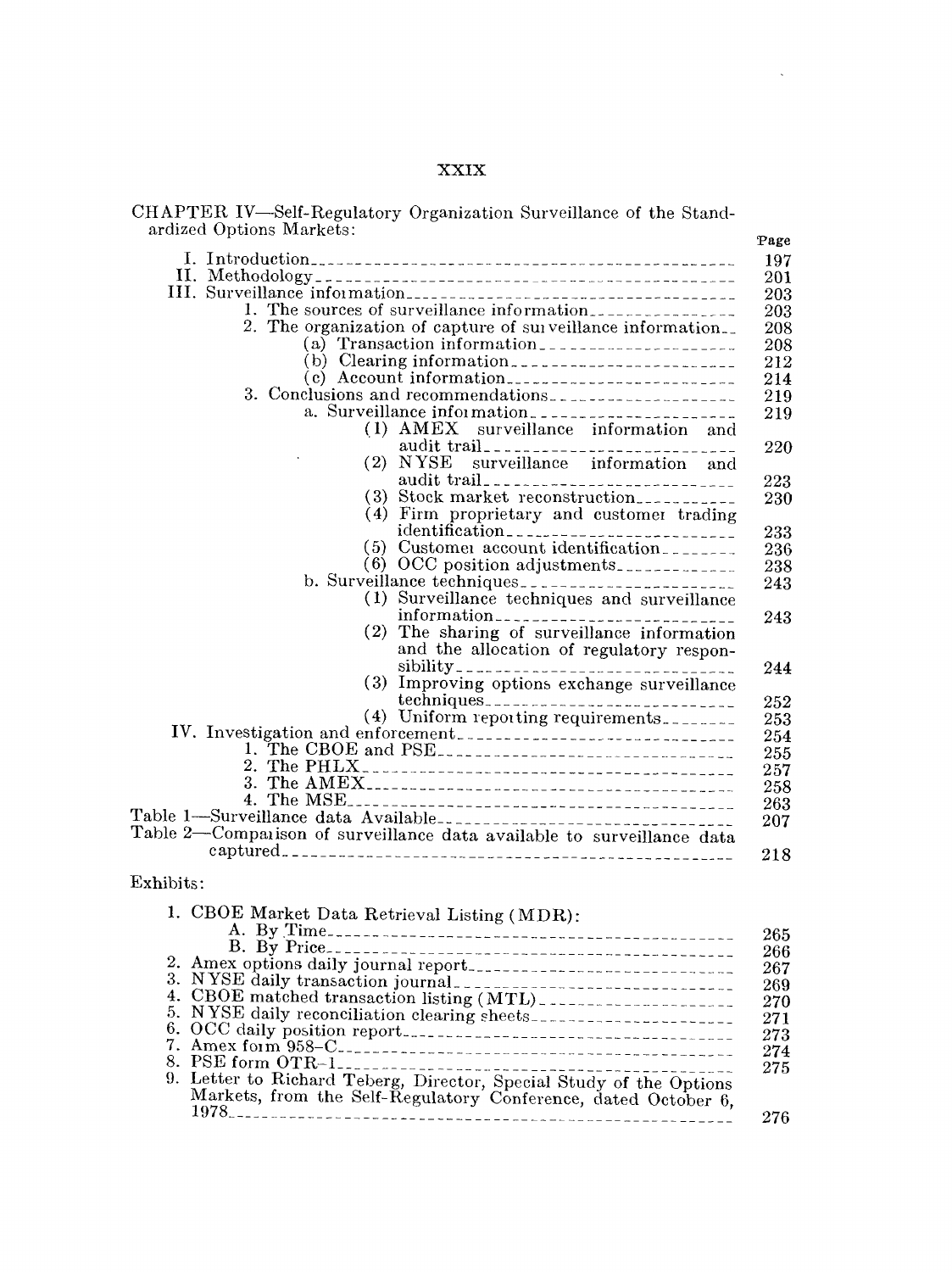#### XXX

#### Appendix Exhibits\*:

- 1. Trading procedures and trade matching operations of the AMEX, CBOE, MSE, PHLX, PSE, and NYSE; surveillance techniques of the AMEX, CBOE, MSE, PHLX, and PSE.
- 2. Sample inspection outline and inspection information request (CBOE).
- 3. CBOE marketmaker minimanipulation and capping investigation (Case No. M 7145).
- 4. PSE expiration study.
- 5. CBOE capping investigation (complaint No. M 8018).
- 6. AMEX capping investigation.
- 7. AMEX capping investigation.
- 8. N YSE expiration study.
- 9. CBOE prearranged trading investigation (complaint No. M 8080).
- 10. AMEX prearranged trading investigation.
- 11. CBOE prearranged trading investigation (Case No. M 7052).
- 12. CBOE fictitious trading investigation (Case No. M 7061).
- 13. CBOE front-running investigation (Complaint No. M 8078).
- 14. AMEX front-running investigation.
- 15. PSE front-running investigation.
- 16. Inside information investigation.
- 17. AMEX inside information investigation.
- 18. CBOE position adjustment investigation (complaint No. M 8098).
- 19. CBOE position adjustment investigation (complaint No. M 7163).
- 20. Table A: Exchange surveillance parameters.
	- Table B: Summary of exchange personnel.
	- Table C: Exchange surveillance expenditures.
	- Table D: Options exchange cleared contract volume.

#### CHAPTER V-Options Selling Practices:

# Introduction ...................................................... A. Registered representative qualification, preparation and motiva- 289 tion ...................................................... <sup>296</sup> B. Supervision of accounts ...................................... <sup>314</sup> C. Suitability ................................................. -336 D. Disclosure documents ....................................... <sup>369</sup> E. PrCmoting options--general problems\_\_\_ <sup>384</sup> F. Promoting options--specific methods .......................... <sup>402</sup> G. Promoting options--investment programs\_\_ <sup>425</sup> H. Options trading in customer accounts ......................... <sup>440</sup> I. Exercise problems .......................................... <sup>477</sup>

~)age

### CHAPTER VI-Self-Regulatory Organization Oversight of Retail Firms and Their Associated Persons:

| II. An Overview of SRO compliance programs.       |
|---------------------------------------------------|
|                                                   |
| 1. Employment and termination of registered re-   |
| 2. Customer complaints.                           |
|                                                   |
| 4. Financial responsibility early warning systems |
|                                                   |
|                                                   |
| C. Routine examinations.                          |
|                                                   |
|                                                   |

<sup>\*</sup>These Appendix Exhibits are available publicly in the Commission's Public Reference Room and, therefore are not published as a part of this report.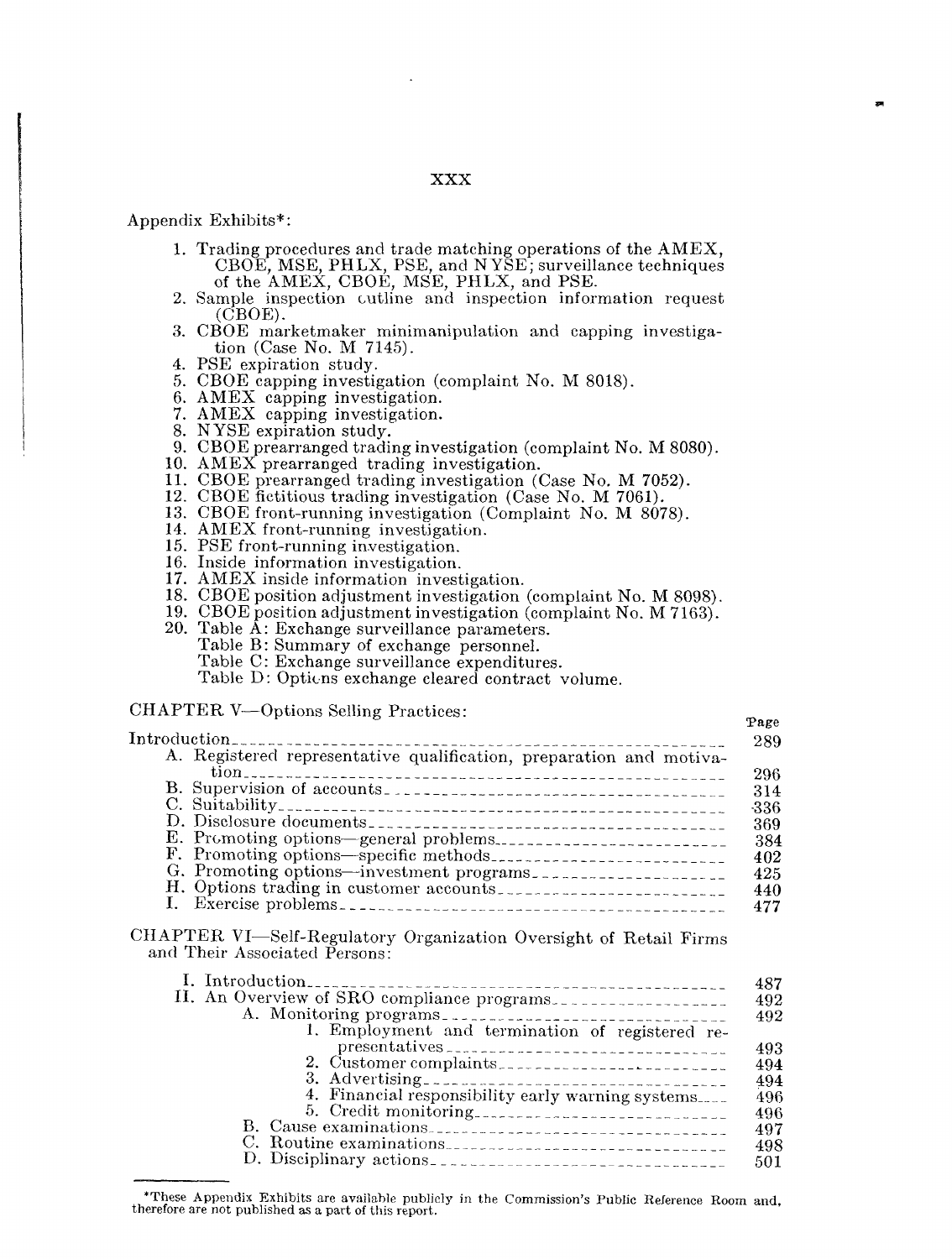## XXXI

 $\hat{\mathcal{C}}$ 

| CHAPTER VI-Continued                                                                                                        | Page |
|-----------------------------------------------------------------------------------------------------------------------------|------|
|                                                                                                                             | 502  |
|                                                                                                                             | 502  |
|                                                                                                                             | 507  |
| 1. Sharing of information                                                                                                   | 507  |
| 2. Coordination of compliance programs.                                                                                     | 516  |
| C. Government agencies                                                                                                      | 518  |
|                                                                                                                             | 520  |
| 1. Accessibility of customer complaints and ac-                                                                             |      |
|                                                                                                                             | 520  |
|                                                                                                                             | 524  |
|                                                                                                                             | 530  |
| A. Limited scope of examinations.                                                                                           | 530  |
| B. Poor selection of accounts for review                                                                                    | 537  |
| C. Inadequate depth of account examinations.                                                                                | 540  |
|                                                                                                                             | 544  |
| E. Failure to resolve disputed issues of fact                                                                               | 547  |
|                                                                                                                             | 549  |
|                                                                                                                             | 550  |
|                                                                                                                             | 551  |
| B. Use of informal sanctions                                                                                                | 554  |
| C. Reasons for inadequate sanctions-restrictive SRO                                                                         |      |
|                                                                                                                             | 561  |
| D. SRO internal supervision                                                                                                 | 564  |
|                                                                                                                             | 565  |
| F. SRO disciplinary proceedings: a final note____________<br>VI. The need for minimum SRO compliance standards_____________ | 566  |
| Table I-Number of options related sales practice (or capital/sales practice)                                                | 567  |
|                                                                                                                             |      |
| Table II-Summary of SRO examination and disciplinary action as to                                                           | 500  |
|                                                                                                                             |      |
| Table III—Summary of SRO information on selected securities salesmen___                                                     | 509  |
| Table IV-Selected comparison of complaints reported to NYSE and                                                             | 512  |
| complaints received by two NYSE member firms in 1977                                                                        | 525  |
| Table V-Summary of types of options related violations detected by                                                          |      |
| SROs in their 1977 sales practices and capital/sales practice examina-                                                      |      |
| tions of firms with options commission income in excess of \$1,000,000.                                                     | 539  |
| Table VI-Options related sales practice disciplinary actions brought by                                                     |      |
|                                                                                                                             | 553  |
| the SROs as of March 1978.                                                                                                  | 555  |
|                                                                                                                             |      |
| Exhibits:                                                                                                                   |      |
|                                                                                                                             |      |
| Options study questionnaire set to the options exchanges (App. $A^*$ ).                                                     |      |
| Options study questionnaire sent to the NYSE (App. B*).                                                                     |      |
| Options study questionnaire sent to the NASD (App. C*).                                                                     |      |
| Summary of SRO options related examinations and investigations of                                                           |      |
| firm DEF for 1973-1978 (App. D)<br>Letter to Richard Teberg from the Self-Regulatory Conference (App.                       | 570  |
|                                                                                                                             |      |
| E)<br>Letter from Van P. Carter to Gerald Foley (NASD) (Oct. 11, 1978)                                                      | 577  |
|                                                                                                                             |      |
| $(\text{App. F})$<br>Summary of statistics relating to SRO routine sales practice examina-                                  | 590  |
|                                                                                                                             |      |
|                                                                                                                             | 604  |
|                                                                                                                             | 611  |

<sup>\*</sup>These appendix exhibits are available publicly in the Commission's public reference room and,there- fore, are not published as a part of this report.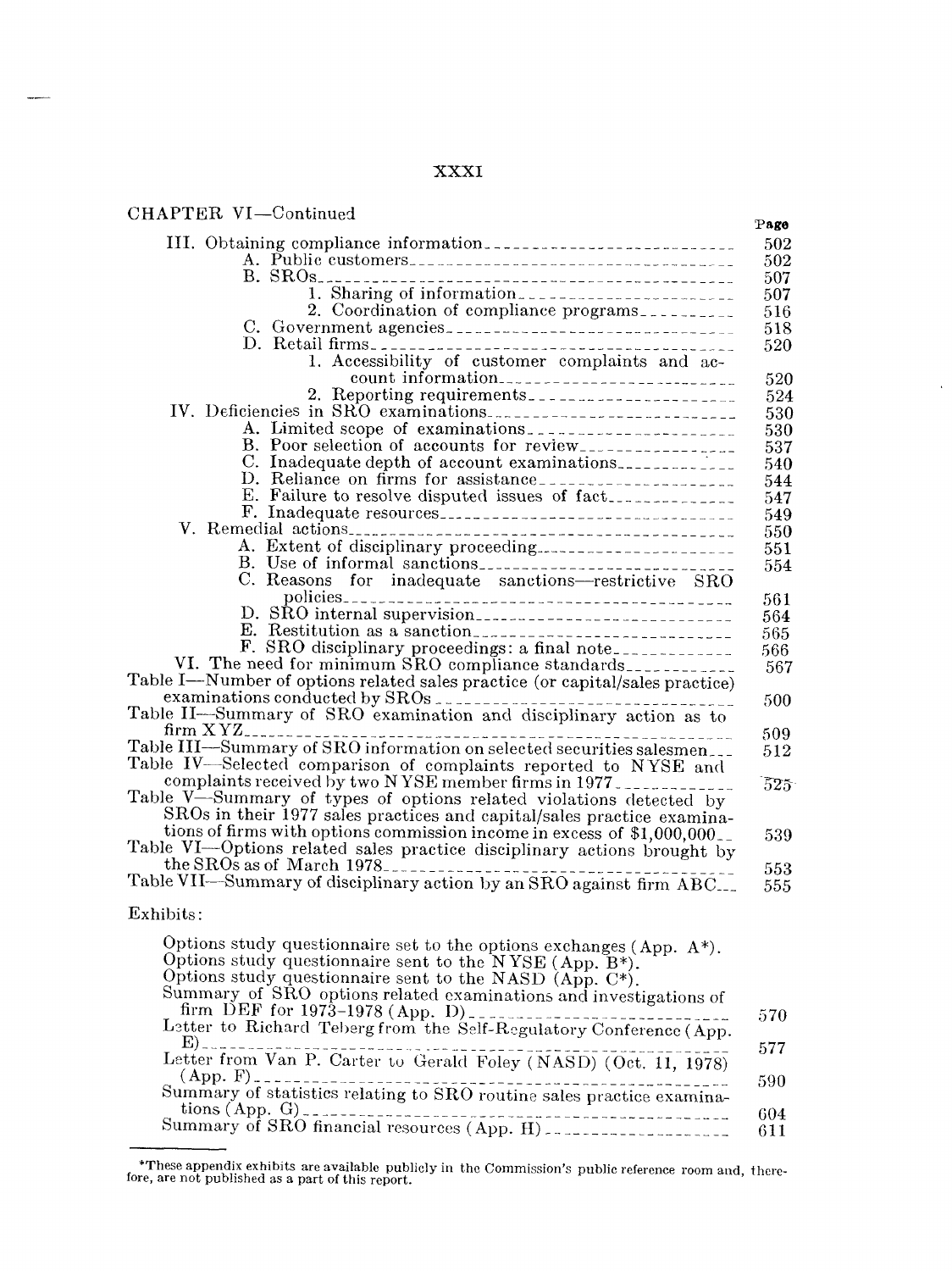## XXXII

 $\mathcal{A}^{\pm}$ 

| CHAPTER VII-Financial Regulation in the Options Markets:                                                                                                                                                                                                  |
|-----------------------------------------------------------------------------------------------------------------------------------------------------------------------------------------------------------------------------------------------------------|
|                                                                                                                                                                                                                                                           |
| Broker-dealer financial regulation-contractor and contact the state of the state of the state of the state of the state of the state of the state of the state of the state of the state of the state of the state of the stat                            |
| 1. The Securities Investor Protection Act.                                                                                                                                                                                                                |
|                                                                                                                                                                                                                                                           |
| (a) Commission's customer protection rule_____________                                                                                                                                                                                                    |
| (b) Commission's uniform net capital rule______________                                                                                                                                                                                                   |
| 3. The Options Clearing Corporation financial rules                                                                                                                                                                                                       |
|                                                                                                                                                                                                                                                           |
| (b) OCC member capital requirements.                                                                                                                                                                                                                      |
| (c) Commission's net capital requirements.                                                                                                                                                                                                                |
|                                                                                                                                                                                                                                                           |
|                                                                                                                                                                                                                                                           |
| 4. Study of the financial integrity of the options markets.                                                                                                                                                                                               |
| (a) Margin and clearing fund deposits                                                                                                                                                                                                                     |
| (b) Market makers and market maker clearing firms.                                                                                                                                                                                                        |
| 5. Recommended changes to the net capital rule.                                                                                                                                                                                                           |
| (a) Concentrated positions                                                                                                                                                                                                                                |
| (b) Short positions in near or at-the-money options                                                                                                                                                                                                       |
| (c) Restriction on volume of business carried.                                                                                                                                                                                                            |
| (d) Market maker minimum net capital.                                                                                                                                                                                                                     |
| (e) OCC members and their affiliates that are market                                                                                                                                                                                                      |
|                                                                                                                                                                                                                                                           |
| Immediate charges to carrying firm under the net<br>(f)                                                                                                                                                                                                   |
|                                                                                                                                                                                                                                                           |
|                                                                                                                                                                                                                                                           |
| (g) Conversion-reverse conversion positions                                                                                                                                                                                                               |
| (h) Financial requirements of upstairs dealer firms                                                                                                                                                                                                       |
|                                                                                                                                                                                                                                                           |
|                                                                                                                                                                                                                                                           |
|                                                                                                                                                                                                                                                           |
| 3. Free-riding and bona fide hedging                                                                                                                                                                                                                      |
|                                                                                                                                                                                                                                                           |
|                                                                                                                                                                                                                                                           |
| 1. SEC reporting forms X-17A-5 part II and part IIA_____________<br>2. Options study letter to OCC, dated May 5, 1978 and attachment.<br>3. Options study letters to AMEX, BSE, CBOE, MSE, NASD, NYSE, PHLX, and PSE, dated June 7, June 16, and June 27, |
|                                                                                                                                                                                                                                                           |
| 5. Options floor participant equity:                                                                                                                                                                                                                      |
|                                                                                                                                                                                                                                                           |
| (b) $AMEX$                                                                                                                                                                                                                                                |
|                                                                                                                                                                                                                                                           |
|                                                                                                                                                                                                                                                           |
|                                                                                                                                                                                                                                                           |
|                                                                                                                                                                                                                                                           |
| 6. Options floor particpiant equity requirements                                                                                                                                                                                                          |
| 7. Letter from the staff of the Federal Reserve Board, dated Decem-                                                                                                                                                                                       |
|                                                                                                                                                                                                                                                           |
|                                                                                                                                                                                                                                                           |
| CHAPTER VIII-Issues of Structure in the Standardized Option Markets:                                                                                                                                                                                      |
|                                                                                                                                                                                                                                                           |
|                                                                                                                                                                                                                                                           |
| A. A national market system                                                                                                                                                                                                                               |
| 1. A national market system and SEC authority                                                                                                                                                                                                             |
| 2. Objectives of a national market system.                                                                                                                                                                                                                |
| 3. The elimination of unnecessary regulatory re-                                                                                                                                                                                                          |
|                                                                                                                                                                                                                                                           |
| 4. Communication among and dissemination of in-                                                                                                                                                                                                           |
| formation about securities markets                                                                                                                                                                                                                        |
|                                                                                                                                                                                                                                                           |
|                                                                                                                                                                                                                                                           |
|                                                                                                                                                                                                                                                           |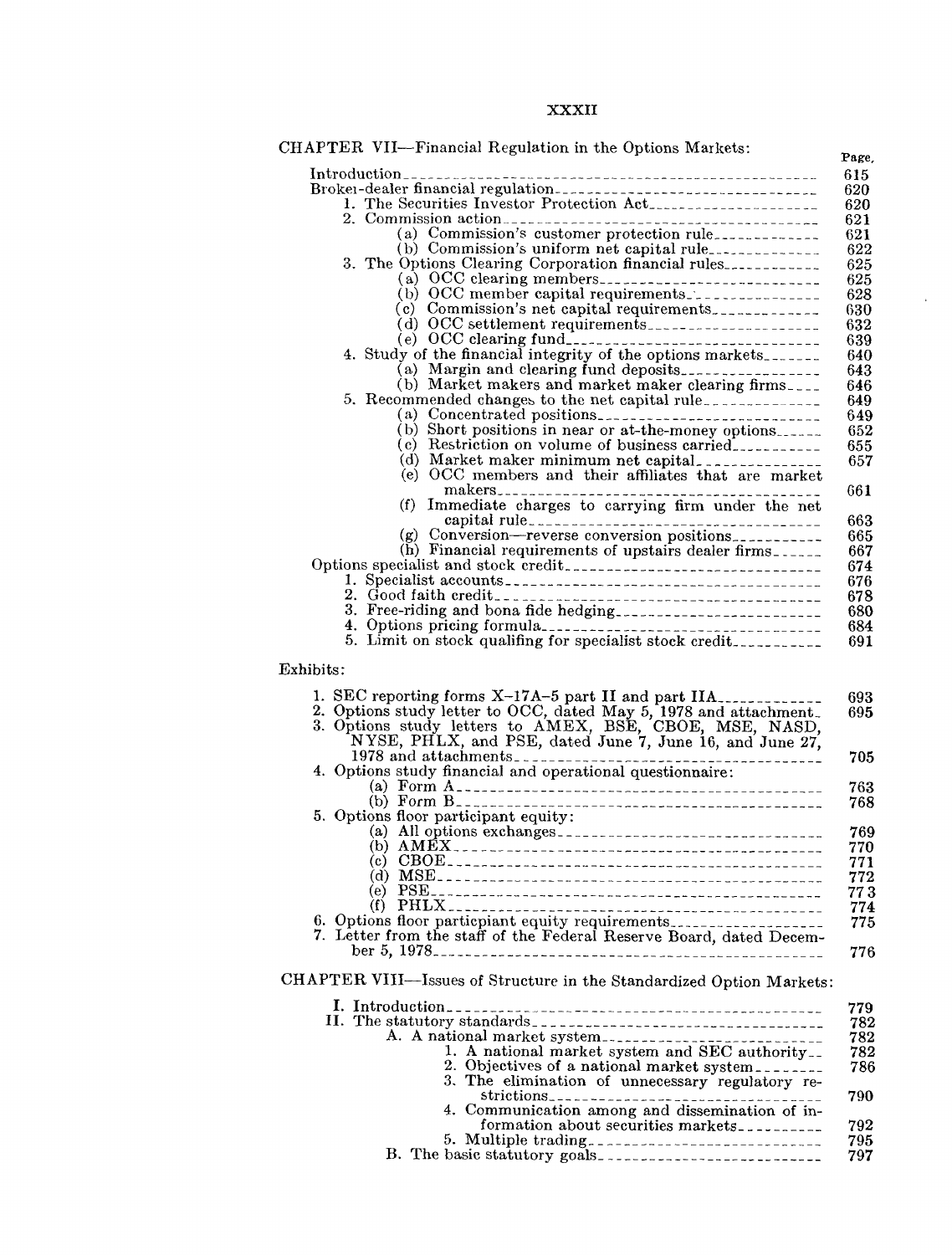#### XXXIII

| CHAPTER VIII-Continued |                                                                                                          |
|------------------------|----------------------------------------------------------------------------------------------------------|
|                        | III. Multiple trading of standardized options.                                                           |
|                        | A. The effects of multiple trading of standardized options.                                              |
|                        | 1. The effects of multiple trading on the quality of                                                     |
|                        | markets for multiply traded option classes                                                               |
|                        | 2. Competition among market centers.                                                                     |
|                        | 1. The extent of market fragmentation for multiply                                                       |
|                        |                                                                                                          |
|                        | 2. Brokerage firm order routing decisions in the                                                         |
|                        | fragmented market environment.                                                                           |
|                        | 3. Market fragmentation, option pricing, and order                                                       |
|                        | interaction <sub>------------------------------</sub>                                                    |
|                        |                                                                                                          |
|                        | 1. The multiple trading of standardized options and                                                      |
|                        | the Exchange Act.                                                                                        |
|                        | 2. The multiple trading experience.                                                                      |
|                        | 3. Market fragmentation and the Exchange Act<br>4. Primary market designations and automated             |
|                        |                                                                                                          |
|                        | 5. The multiple trading of standardized options and                                                      |
|                        | recent initiatives toward the development of a                                                           |
|                        |                                                                                                          |
|                        | IV. The integration of trading of options and their underlying                                           |
|                        |                                                                                                          |
|                        |                                                                                                          |
|                        | I. The quality of markets                                                                                |
|                        | (a) Market information and competitive ad-                                                               |
|                        | vantage_____________________________                                                                     |
|                        | (b) Manipulation and other improper trad-                                                                |
|                        |                                                                                                          |
|                        | (c) Potential conflicts in marketmaking ob-                                                              |
|                        | ligations <sub>---------------------------</sub>                                                         |
|                        | (d) Market surveillance                                                                                  |
|                        |                                                                                                          |
|                        | 4. Characteristics of the exchange<br>(a) Primary and secondary exchanges                                |
|                        | (b) The marketmaking systems.                                                                            |
|                        |                                                                                                          |
|                        |                                                                                                          |
|                        | 2. Principles of general applicability and the statu-                                                    |
|                        |                                                                                                          |
|                        |                                                                                                          |
|                        | V. An over-the-counter market for standardized options                                                   |
|                        | A. Standardized options and underlying securities traded<br>exclusively in the over-the-counter markets. |
|                        | 1. The absence of real-time last sale reporting for                                                      |
|                        | underlying securities traded exclusively in the                                                          |
|                        | over-the-counter markets                                                                                 |
|                        | 2. Representative bid and ask quotations for secu-                                                       |
|                        | rities traded in the over-the-counter markets.                                                           |
|                        | B. Trading exchange listed options in the over-the-counter                                               |
|                        | 1. Fragmentation and internalization                                                                     |
|                        | 2. Market information and competitive advantages                                                         |
|                        | of over-the-counter marketmakers.                                                                        |
|                        | 3. Over-the-counter markets and a national market                                                        |
|                        | system which would include standardized                                                                  |
|                        |                                                                                                          |
|                        | C. The integration of trading of options and their underlying                                            |
|                        | securities in the over-the-counter markets.                                                              |
|                        | 1. Market information, competitive advantage and                                                         |
|                        | improper trading practices                                                                               |
|                        | 2. Marketmaking obligations and commitment to                                                            |
|                        | 3. Market<br>surveillance in the over-the-counter                                                        |
|                        |                                                                                                          |
|                        | markets-----------------------------------                                                               |

40-940 O - 79 - 3

 $\mathcal{L}^{\text{max}}_{\text{max}}$ 

 $\hat{\boldsymbol{\beta}}$  $\frac{1}{2}$  $\frac{\epsilon}{\epsilon}$ 

 $\frac{1}{2}$ 

 $\frac{1}{2}$ 

 $\alpha$ 

 $\sim 0.1$ 

 $\mathcal{A}^{\mathcal{A}}$  $\mathfrak{f}$ **Michailtean** 

 $\sim 10^{11}$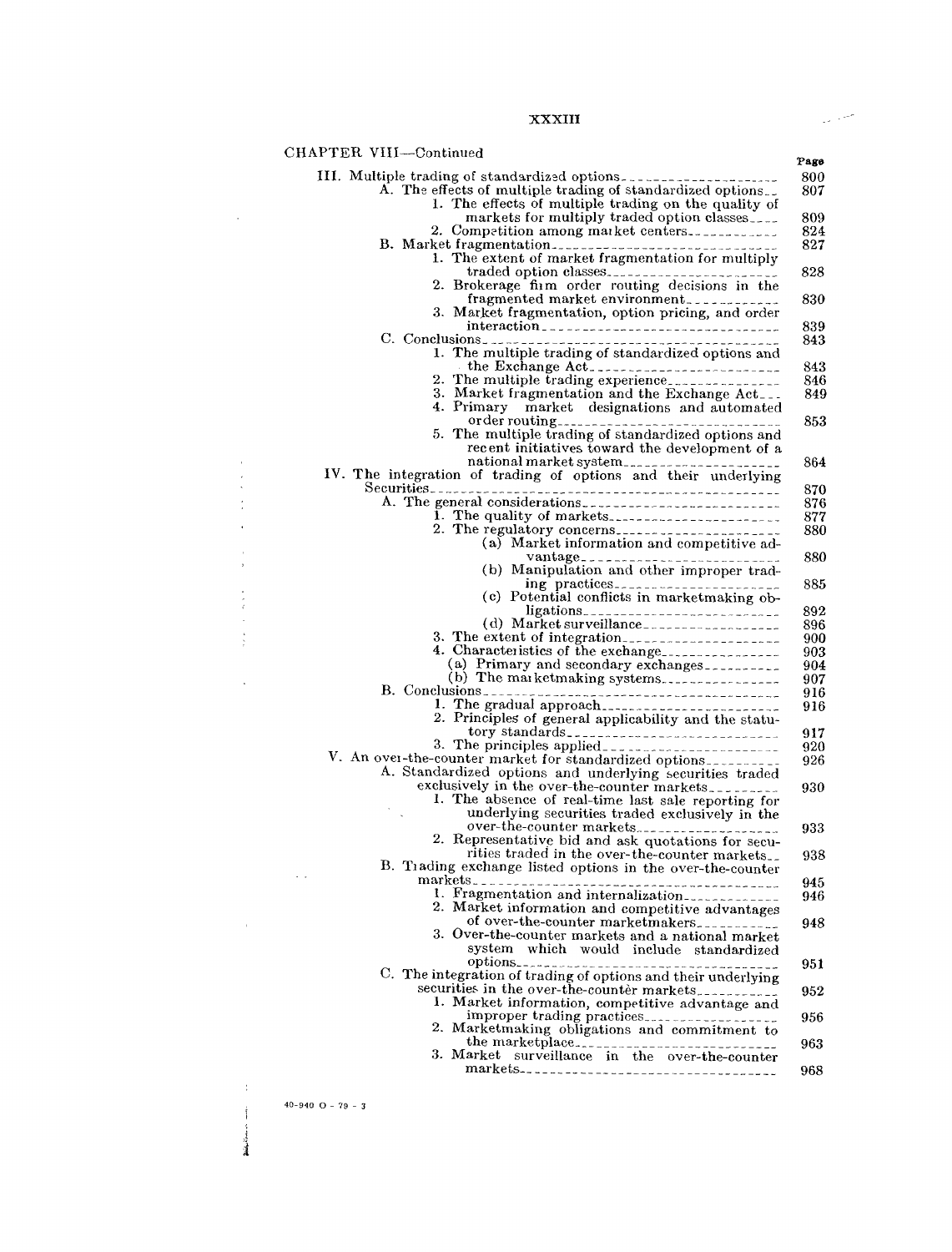## XXXIV

 $\hat{\mathcal{A}}$ 

| CHAPTER VIII-Continued                                                                                                                           | Page         |
|--------------------------------------------------------------------------------------------------------------------------------------------------|--------------|
|                                                                                                                                                  | 972          |
| 1. Real-time last sale reporting and representative                                                                                              |              |
| 2. An over-the-counter market for options traded                                                                                                 | 972          |
| on exchanges                                                                                                                                     | 976          |
| 3. The integration of trading of options and their                                                                                               |              |
| underlying securities in the over-the-counter                                                                                                    |              |
| VI. The New York Stock Exchange and standardized options                                                                                         | 980          |
| $trading_{\texttt{---}}$ $\texttt{---}$ $\texttt{---}$ $\texttt{---}$ $\texttt{---}$ $\texttt{---}$ $\texttt{---}$ $\texttt{---}$ $\texttt{---}$ | 983          |
| A. The predominant position of the New York Stock Ex-                                                                                            |              |
| change in the markets for underlying securities.                                                                                                 | 987<br>987   |
| 2. NYSE financial resources                                                                                                                      | 988          |
| 3. NYSE marketmaking resources                                                                                                                   | 990          |
| 4. Additional NYSE resources<br>B. Potential NYSE predominance of the standardized op-                                                           | 991          |
|                                                                                                                                                  | 994          |
| 1. NYSE and the primary market designation                                                                                                       | 994          |
| 3. NYSE advantage with respect to combined                                                                                                       | 995          |
|                                                                                                                                                  | 996          |
|                                                                                                                                                  | 997          |
| 5. NYSE marketmaking resources and advantages_<br>6. NYSE ability to attract talent                                                              | 999<br>1005  |
|                                                                                                                                                  | 1007         |
| 1. The predominant position of the New York                                                                                                      |              |
| Stock Exchange<br>2. The New York Stock Exchange and the statutory                                                                               | 1007         |
| dilemma                                                                                                                                          | 1014         |
|                                                                                                                                                  | 1021         |
| VII. A national market system for standardized options____________<br>A. Options and the evolving national market system                         | 1028<br>1028 |
| B. Options and the objectives of a national market system.                                                                                       | 1030         |
| C. The form of a national market system.                                                                                                         | 1035         |
| 1. A comprehensive quotation system.<br>2. Market linkage and order routing systems                                                              | 1036<br>1044 |
| 3. Nationwide limit order protection                                                                                                             | 1046         |
| 4. Off-board trading restrictions.                                                                                                               | 1049         |
| Table 1-Call option classes which have been listed on two or more options                                                                        |              |
| Table 2-Summary of price continuity data for call options multiply                                                                               | 1051         |
|                                                                                                                                                  | 1052         |
| Table 3—Summary bid/ask spread data for call options multiply traded<br>on the CBOE and AMEX                                                     |              |
| Table 4-Total contract volume for call options listed on both AMEX                                                                               | 1053         |
| and $CBOE_{---}$                                                                                                                                 | 1054         |
| Table 5-Summary price continuity data for call options multiply traded                                                                           | 1055         |
| on both a primary and secondary exchange.                                                                                                        |              |
| on both a primary and Secondary exchange                                                                                                         | 1056         |
| Table 7A-Weekly average variation in price per transaction for DuPont<br>Corp. call options on AMEX for the three months prior to and following  |              |
| initiation of multiple trading<br>Table 7B—Weekly average variation in price per transaction for DuPont                                          | 1057         |
|                                                                                                                                                  |              |
| Corp. call options on CBOE for the three months following initiation<br>of multiple trading                                                      | 1058         |
| Table 8A—Weekly average bid/ask spread for DuPont Corp. call options                                                                             |              |
| on AMEX for the three months proir to and following initiation of                                                                                |              |
| Table 8B—Weekly average bid/ask spread for DuPont Corp. call options                                                                             | 1059         |
| on CBOE for the three months following initiation of multiple trading.                                                                           | 1060         |
| Table 9A-Weekly average variation in price per transaction for Merrill<br>Lynch call options on AMEX for the three months prior to and fol-      |              |
|                                                                                                                                                  | 1061         |
|                                                                                                                                                  |              |

 $\sim 10^{11}$  km  $^{-1}$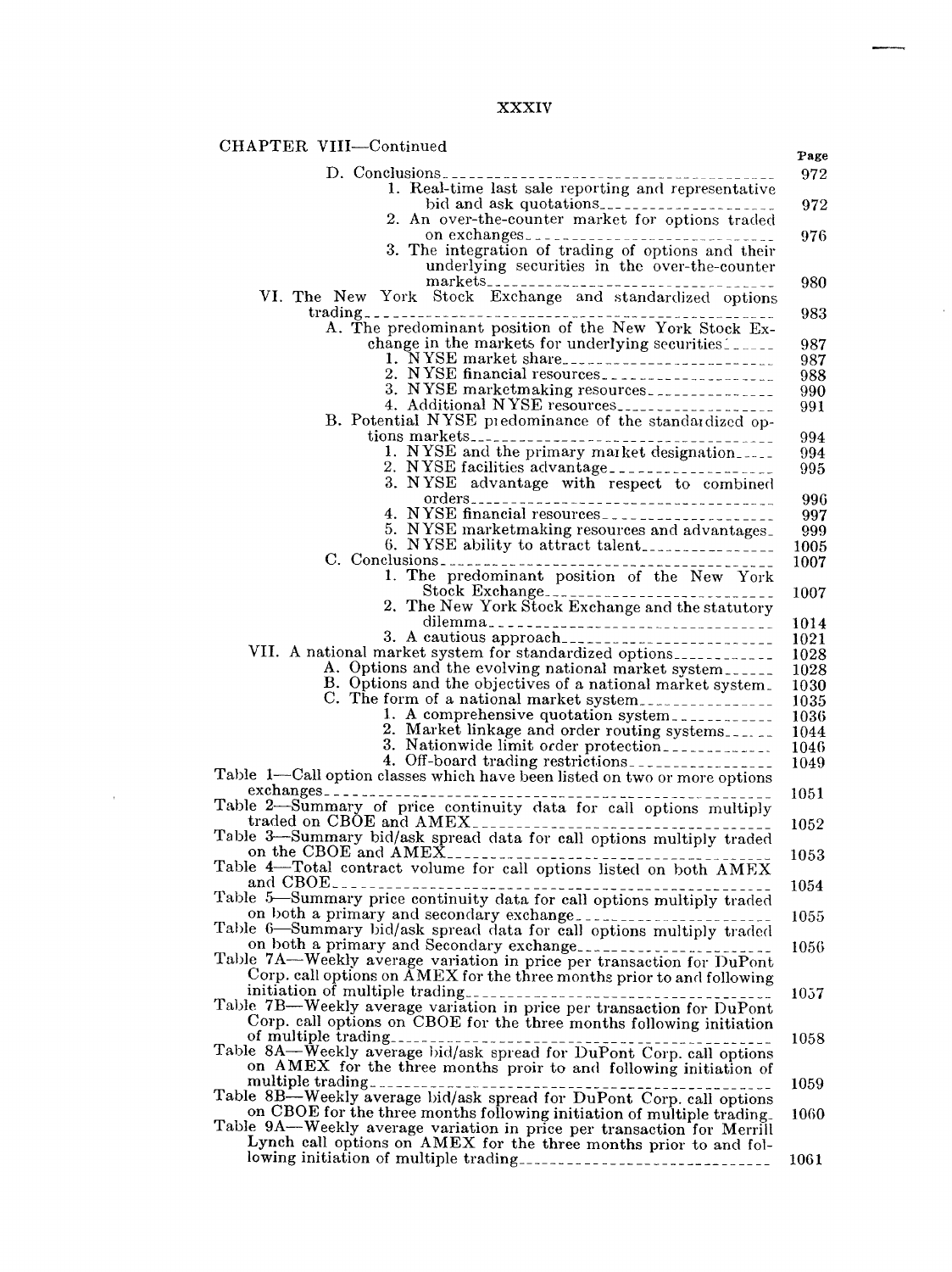XXXV

| Table 9B—Weekly average variation in price per transaction for Merrill |      |
|------------------------------------------------------------------------|------|
| Lynch call options on CBOE for the three months following initiation   | Page |
|                                                                        | 1062 |
|                                                                        |      |
| on AMEX for the 3 months prior to the following initiation of multiple |      |
|                                                                        | 1063 |
|                                                                        |      |
| on CBOE for the 3 months following initiation of multiple trading.     | 1064 |
| Table 11A-Summary price continuity and bid/ask spread information      |      |
| organized by size of option premium for Dupont Corporation             | 1065 |
| Table 11B-Summary price continuity and bid/ask spread information      |      |
| organized by size of option premium from Burroughs Corporation         | 1067 |
| Table 11C—Summary price continuity and bid/ask spread information      |      |
| organized by size of option premium for Digital Equipment Corpora-     |      |
|                                                                        | 1069 |
| Table 12—Exchange market share in options listed on both a primary and |      |
| secondary exchange for selected days from February 24, 1977 through    |      |
|                                                                        |      |
|                                                                        | 1071 |
|                                                                        |      |
| for selected days from February 24, 1977 through August 31, 1977       | 1072 |
| Table 14—Exchange market share in options which were multiply traded   |      |
| for selected days from February 24, 1977 through August 31, 1977       | 1073 |
| Table 15–Contract volume and market share of the CBOE and AMEX         |      |
| for August $1978$ -                                                    | 1074 |
| Table 16-CBOE monthly contract volume and market share for American    |      |
| Express, Bally Mfg., Digital Equipment and National Semiconductor      |      |
| from $1/1/78$ to $10/31/78$<br>--------------------                    | 1075 |
| Table 17A—CBOE market share in national semiconductor                  | 1076 |
| Table 17B-CBOE market share in digital equipment                       | 1077 |
|                                                                        | 1078 |
|                                                                        | 1079 |
| Table 18-Comparison of Bally Mfg. opening prices on AMEX and CBOE,     |      |
| September 1, 1978                                                      | 1080 |
| Table 19-Total options revenue for secondary exchanges and percentage  |      |
| of total exchange revenues                                             | 1081 |
| Table 20-Total options net income for secondary exchanges and per-     |      |
|                                                                        | 1081 |
| Table 21—Total revenues derived from option transaction charges on     |      |
| secondary exchanges and percentage of total options revenues.          | 1081 |
| Table 22-CBOE Table A: NYSE market share                               |      |
| Table 23-CBOE Table B: Distribution of market in certain common        | 1082 |
|                                                                        |      |
| stocks selected and eligible for exchange option trading               | 1083 |
| Table 24—CBOE Table C: comparative financial information for self-     |      |
| regulatory organizations (thousands of dollars).                       | 1084 |

#### Appendix Exhibits \*:

- 1. Letter to George A. Fitzsimmons, Securities and Exchange Commission from James E. Buck, secretary, New York Stock Exchange dated September 22, 1978; and Letter to George A. Fitzsimmons, Secretary, Securities and Exchange Commission, from James E. Buck, secretary, New York Stock Exchange, dated November 29, 1978.
- 2. Letter to George A. Fitzsimmons, Secretary, Securities and Exchange Commission, from Joseph W. Sullivan, president, Chicago Board Options Exchange, dated September 22, 1978.
- 3. Letter to George A. Fitzsimmons, Secretary, Securities and Exchange Commission, from Elkins Wctherill, president, Philadelphia Stock Exchange, dated September 25, 1978.
- 4. Letter to George A. Fitzsimmons, Secretary, Securities and Exchange Commission, from Charles J. Henry, president, Pacific Stock Exchange, dated September 22, 1978.
- 5. Letter to George A. Fitzsimmons, Secretary, Securities and Exchange Commission, from Robert J. Birnbaum, president, American Stock Exchange, dated September 29, 1978.

<sup>\*</sup>These Appendix Exhibits are publicly available in the Commission's Public Reference Roon therefore arc not published as a part of this report.